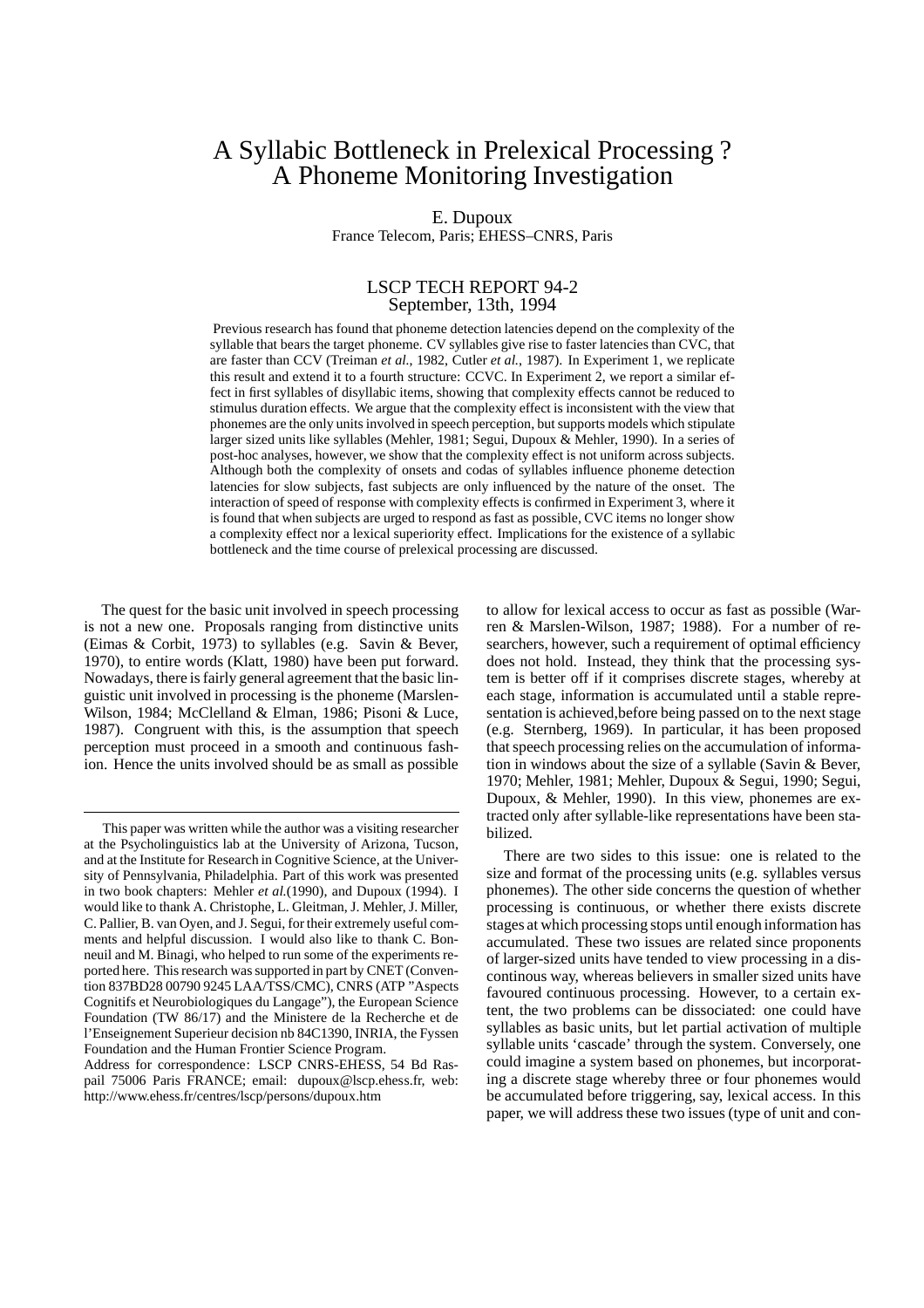tinuity of information flow) by exploring how the detection of individual phonemes is affected by the syllabic structure in which they appear.

The claim that syllable-sized units are involved somewhere in the processing system has been supported by an extensive body of data, at least for romance languages like French and Spanish (Mehler *et al.*, 1981; Dupoux & Mehler, 1990; Sebastian *et al.*, 1993; Pallier *et al.*, 1993). For these languages, a viewby which only phonemes are used in speech processing cannot account for the data. What is still controversial is whether syllabic units are the 'first' ones or whether they are derived from infra-syllabic units. A more simple basic question which has not be addressed yet, is whether these syllabic units, wherever they are located in the system, act as information bottlenecks, that is, whether they only let information percolate through once the whole syllable has been processed.

But what evidence do we have that there are any bottlenecks at all? First, experiments cited in support of the continuous and incremental view of speech processing are in fact equivocal. This can be illustrated with gating studies relying on fragments cut out from the signal (see Warren & Marslen-Wilson, 1987; 1988). These studies show that the processing system makes use of all acoustic information available in a given signal fragment whatever its size. However, this does not disprove the existence of bottlenecks since the end of the fragment might itself be interpreted as the end of the processing unit, and trigger the release of the information accumulated so far. Second, many experiments report that phonetic information relevant to a given segment is integrated over a comparatively large processing window. For instance, the acoustic cues to the identity of a given consonant in a CV syllable depend, among other things, on the quality of the following vowel (e.g. Bailey & Summerfield, 1980; Repp, Liberman, Eccardt & Pesetsky, 1978) and also on its physical duration (Miller & Liberman, 1979; Miller, 1981). Such supra-phonemic effects are also evident in speeded phoneme detection tasks. Reaction times (RTs) to the first phoneme of a CV sequence are correlated with the vowels' typical physical duration (Foss & Gernsbacher, 1983; Diehl, Kluender, Foss, Parker & Gernsbacher, 1987). This means that in order to determine what the first consonant is, the system does take into account certain characteristics of adjacent segments (see also Fowler, 1984). One reason for this might lie in coarticulation, that is the fact that acoustic information concerning consonants and vowels do overlap. Alternatively,it might be that even when acoustic information does not overlap, the processing system still takes into consideration more than one segment at a time and perceives them, so to speak, in an integral fashion.

One example of this latter case is when the duration of the vowel in synthetic CV syllables affects the categorization of the initial consonant. Even though the initial transition (which should be sufficient to identify the first consonant) remains constant, the perceptual system takes into account the whole CV stimulus (Miller & Liberman, 1979). Also, when subjects have to classify the first segment of CV stimuli, they are slowed down when the following vowel varies in identity

(e.g. Wood & Day, 1975; Tomiak *et al.*1987). Importantly, such integral perception effects arise even in case of synthetic stimuli in which coarticulation is absent, and where the identification of C *could* have been made independantly of the V (Tomiak *et al.* (1987).

Finally, there is a more theoretical reason for seriously considering processing bottlenecks in speech recognition. Because of coarticulation, a system updating its representation every millisecond would yield many local and incorrect guesses about the current phonemic composition of the signal. These incorrect guesses might then cascade and activate spurious lexical candidates that would compete with the real candidate, only to be discarded by later occurring information. In other words, continuous uptake of information does not yield obvious processing advantages, but also potentially increases the amount of noise in the system, making speech perception more difficult. In contrast, a system whereby information about a larger chunk of speech input is accumulated and stabilized before being passed on to further stages makes good processing sense, only at the relatively small expense of a delay in information transmission (see Mehler *et al.*1990 for a similar argument).

In brief, the idea that the information processing grain is larger than the phoneme has both empirical support and theoretical appeal. The issue we want to address in this paper is whether the syllabic unit whose relevance for processing has been demonstrated in various studies, is a bottleneck in processing or not. Mehler *et al.*have proposed a model according to which the answer to this question would be yes. They posited a system of syllabic detectors(syllabogens) that would only fire once a syllable has been recognized. Alternatively, one might incorporate syllabic units in a model such as TRACE (McClelland & Elman, 1986) as an intermediate level between phonemes and words. In this case, syllables would not function as a bottleneck as information would continuously flow through this level.

In order to address these issues, we wanted to examine in more detail some findings suggesting that the detection of a phoneme in a stimulus depends on durational or structural properties of the entire syllable in which it appears. Segui, Frauenfelder & Mehler (1981) reported that phoneme detection times correlate with syllable detection times. If true, such correlation, together with the claim that syllables are detected faster than phoneme (Savin & Bever, 1970), might indicate that identifying phonemes depends on the prior identification of the syllable. However, the comparison phoneme versus syllable detection time is not a straigtforward one (see Dupoux, 1993 for a discussion). Moreover, in the Segui *et al.*(1981) study, it is not clear whether the observed correlation is due to the acoustic properties of the first segment only or whether there is also an effect of properties of the entire syllable. Other studies, however, found that the latency to detect a phoneme seems to be related to the complexity of the syllable in which it appeared. Treiman, Salasoo, Slowiaczek & Pisoni (1982) reported that the first consonant in a CV syllable was detected faster than that in a CCV syllable. They also found that CV syllables gave marginally faster responses than CVCs (see also Cutler, Mehler, Norris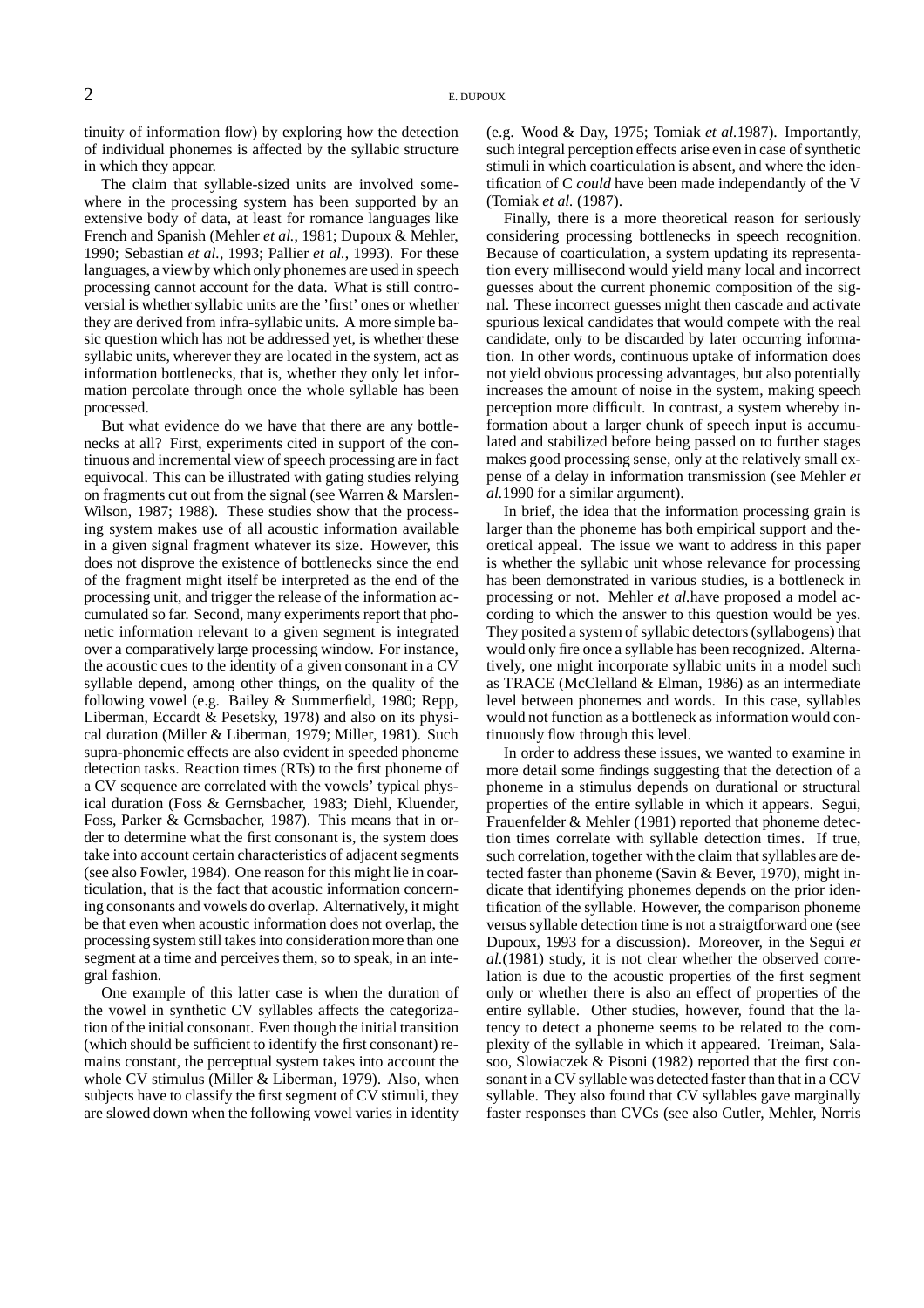$&$  Segui, 1987). This result seems to imply that the detection of a given phoneme is in some way or another dependent on the prior processing of the entire syllable, that is, a syllabic bottleneck affects the identification of phonemes.

Yet the effect of syllabic complexity have not received adequate empirical attention. The first paper that reported them remains unpublished (Treiman *et al.*, 1982), and some of the other observations were made with materials that were not specifically designed to address this issue (Cutler *et al.*, 1987). Given the potential importance of the effect of syllabic complexity for the issue of processing bottlenecks, we decided to first replicate this observation in better controlled experiments. Experiment 1 tests the existence of complexity effects in monosyllabic items, and Experiment 2 extends it to disyllabic items. The remainder of the paper examines in more detail the possibility of a syllabic processing bottleneck.

### Experiment 1The Complexity Effect

In the following experiment, we studied initial phoneme detection times in monosyllabic items of four different structures: CV, CVC, CCV and CCVC. One can view the choice of these four types of syllables as the result of the crossing of two structural variables: a) simple versus complex onset and b) presence or absence of coda. Extrapolating from the experiments reported above, one would expect the following ranking in reaction times: CV<CCV and CVC<CCVC because syllables with simple onsets should be detected faster than syllables with complex onsets, and CV CVC plus CCV CCVC because syllables with no coda should yield faster RTs than syllables with a coda. Furthermore, the effects of onset and coda should be additive. In this experiment, we made sure that subjects were not biased, that is, expect one structure rather than the other. Thus, each target phoneme was presented with a set of four examples, one for each structure, and each of the four structures occured equally often.

### *Method*

#### *Materials*.

Eight quadruplets of CV, CVC, CCV and CCVC monosyllabic items were selected. All monosyllables in a given quadruplet shared the vocalic nucleus and the initial consonant (e.g.: /pɑ/,/pɑd/,/prɑ/,plɑd/) and were legal French syllables. The initial consonants were either voiced  $(\frac{b}{\lambda} \cdot d)$  or unvoiced,  $(\frac{p}{p}, \frac{h}{p})$ . A given initial consonant was used with one of two vowels (e.g.  $/\alpha$  or  $/\alpha$ ). This resulted in 32 monosyllabic items(see Appendix) which were mostly non-words. An additional set of 32 fillers was added; these had the same distribution of syllabic structure as the experimental targets. All targets starting with the same consonant were pooled together in a single uninterrupted list, to which an equal number of fillers added. This resulted in 4 different lists, where half of the items were experimental and half were distractors.

The lists were recorded by a native speaker of French at a rate of one word every two seconds. The materials were digitized, and by means of a waveform editor inaudible marks were placed at the onset of the burst of the first consonant in each experimental item. These marks served to trigger a clock and record subjects' reaction times.

*Procedure*. Before each experimental list, subjects were presented with the target phoneme which was specified auditorily with four non- experimental items of the form CV, CVC, CCV and CCVC (e.g., for the phoneme target /p/: "the target is /p/ as in PLI, PE, PRU, PRED"; the order of the syllabic structuers was randomly varied from one trial to the next). Before starting the experiment proper, subjects were given a warm-up list constructed along the same lines as the experimental lists but with the target phoneme /g/.

*Subjects*. Two groups of 20 subjects (students at the University of Paris V) received course credit for participating in the experiment. The first group received the two lists with the voiced phoneme targets /b/ or /d/, the second group heard the non-voiced phoneme targets /p/ or /t/.

#### *Results*

After running the experiment, it turned out that one item in the /p/-/t/ series, "pro", had not been marked and hence no reaction time had been collected. We discarded this item from the analysis, as well as the three other matched items "po", "pob", and "prot"!

The mean RTs(ms) of this experiment are displayed in Table 1. Two ANOVAs were run, one with subjects, and another with items as random variables. The ANOVAS contained two within-subjects factors, Onset Complexity and Coda Complexity, and one between subjects factor, Voicing. Both complexity factors yielded a significant effect. Syllables with simple onsets were responded to faster than syllables starting with a consonant cluster  $(F_1(1,38) = 31.03, p <$  $1.001; F_2(1,6) = 20.4, p < .004; min \ F(1,15) = 12.3, p < .001; F_2(1,6) = 12.3$  003), and open syllables yielded faster responsesthan closed syllables  $(F_2(1, 38) = 8.08, p < .008; F_2(1, 6) = 9.88, p < .008$  $1.02; min F(1, 24) = 4.44, p < .05$ . The two factors did not interact with one another  $(F < 1)$  nor did they interact with the voicing of the target phoneme  $(F < 1)$ .

Post-hoc contrasts showed that targets in CV syllables yielded faster reaction times than targets in any of the other structures ( $p < 0.03$  at least). CCVC syllables yielded the slowest reaction times; all comparisons were significant ( $p <$ .003), except for the one between CCVC and CCV, which was only marginally significant  $(1 > p > 0.05)$ . CVC did not differ significantly from CCV ( $p > 1$ ).

### *Discussion*

The results obtained in this experiment clearly indicate a close relationship between initial phoneme detection times and the complexity of the target-bearing syllable. Both the presence of an initial consonant cluster and the presence of a final consonant significantly slow down RTs to initial consonants. Thus, we have replicated and extended the previously

<sup>&</sup>lt;sup>1</sup> Removing or not removing these items did not change the results of the analysis of variance.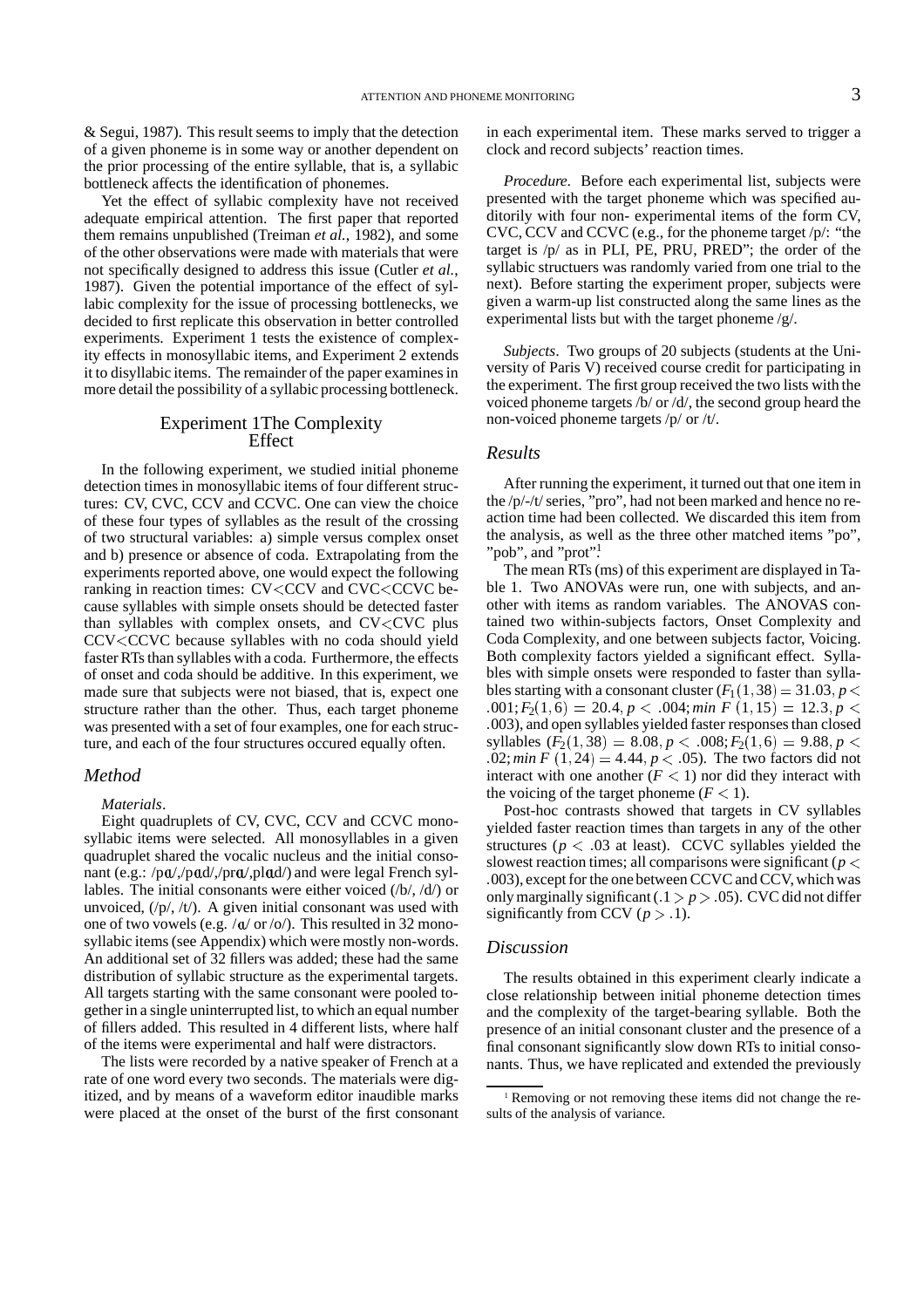| Mean KIS (msec) to phoneme aetection as a function of item target structure in Experiment 1. |            |     |                                |             |              |       |       |  |
|----------------------------------------------------------------------------------------------|------------|-----|--------------------------------|-------------|--------------|-------|-------|--|
|                                                                                              |            |     | <b>Onset Complexity Effect</b> |             |              |       |       |  |
| Coda structure                                                                               | - cluster  |     |                                | $+$ cluster |              |       |       |  |
| - coda                                                                                       |            | 443 | (98)                           | CCV         | 492          | (136) | 49*   |  |
| $+$ coda                                                                                     | <b>CVC</b> | 472 | (105)                          | <b>CCVC</b> | 519          | (104) | $47*$ |  |
| Coda Effect<br>$-$                                                                           |            | 29* |                                |             | $27^{\circ}$ |       |       |  |

*Mean RTs (msec) to phoneme detection as a function of item target structure in Experiment 1.*

Note.

Besween parentheses are standard deviations.

 $(*) p < 05$ 

( $\degree$ ) 05 < p < 1

obtained observations by Treiman *et al.*(1982) and by Cutler *et al.*(1987).

Prima facie, these results suggest that in order to recover the identity of the initial phoneme of a stimulus, the perceptual system integrates the acoustic information that spans the entire syllable. If only the first CV (or CCV) portion of the syllable were needed, it is hard to understand why CVC syllables yield slower reaction times than CV syllables. The fact that both onset structure and coda structure affect reaction times suggests that the whole syllable is taken into account. In other words, one could propose a bottleneck whereby information regarding the entire syllable is accumulated until further processing is performed. Only then, as a second step, would phonemes be recovered (Mehler *et al.*, 1990; Segui *et al.*, 1990).

However, this is not the only way to look at the data. The results may have little to do with bottlenecks, but rather reflect task-specific response strategies. For instance, instead of reflecting syllable complexity, reaction times may simply be sensitive to stimulus duration. It could be, for instance, that the end of the stimulus acts as a warning signal for subjects, urging them to respond. In short items (such as CVs) this warning signal would occur comparatively early, whereas in longer syllables (such as CCVC) it would occur late. Thus, the obtained effect could be a length effect that correlates with complexity, but not a complexity effect per se. To test this, one has to use polysyllabic items and manipulate the complexity of the first syllable. In polysyllabic items, since response times usually occur before the end of the stimulus, it seems very unlikely that a stimulus length effect could account for the pattern of results. Experiment 2 was designed in part to address this issue.

Another possible artifact relates to the "model" effect discussed by Cutler, Butterfield & Williams (1987). The claim is that in many phoneme monitoring experiments, the target phoneme is specified with a model, usually a CV syllable: /b/ as in "boo". This would induce subjects to match not only the target *phoneme* but also the target *model* with the incoming signal. The more complex the syllable, the greater the mismatch with the memorized model, and hence the longer the reaction time. In other words, the syllabic complexity effect would not reflect processing bottlenecks at all, but rather the use of syllabic models in decision making. This view predicts that if one were to change the way in which subjects represent the target phoneme, the complexity effect would disappear hold. For instance, if one could force subjects to represent the target with a CVC model, then closed syllables should now yield faster RTs than open syllables. Similarly, if one could force subjects to represent the target with a CCV model, then syllables with a complex onset should now yield faster RTs than syllables with simple onsets.

Cutler, Butterfield and Williams (1987) made precisely this claim. They found that when the instructions are to detect '/b/ as in BLUE', RTs are shorter for the stimulus "BLEND" than for the stimulus "BESK"? The conclusion they drew is that the *model* given to subjects to specify the phoneme determines the mental representation and hence influences which stimulus will be responded to faster.

Could thistype of explanation apply to Experiment 1? The short answer is no. In our experiment, we gave 4 examples for each target (/p/ as in PE, PRO, PID and PLUK), and the order of the examples was random from trial to trial. So it cannot be the case that the *model* we gave to the subjects was responsible for the obtained complexity effect: all four syllable types were presented. One could still argue that when subjects are provided with too many models, they only keep the simplest one in memory (CV). In this view, syllabic complexity would have an effectin memory, but not necessarily in processing. That is, subjects would prefer to memorize simple structures rather than complex ones, and complexity effects could be accounted for, in terms of a match-mismatch between the stimulus and the way in which subjects memorize the target phoneme.

In the following experiment, we address the issue of stimulus duration by testing the influence of syllabic complexity in the first syllable of disyllabic items. We also address the potential role of the model by using a design similar to that used by Cutler, Butterfield and Williams (1987) with disyllabic words where type of model and initial syllable were manipulated independently with three syllabic structures: CV, CVC and CCV.

Table 1

<sup>2</sup> They also found that '/b/ as in BLUE' yielded faster RTs to BLEND than to BREAK, which means that the information regarding the second consonant of the cluster was kept in the subjects's mental representation of the target phoneme.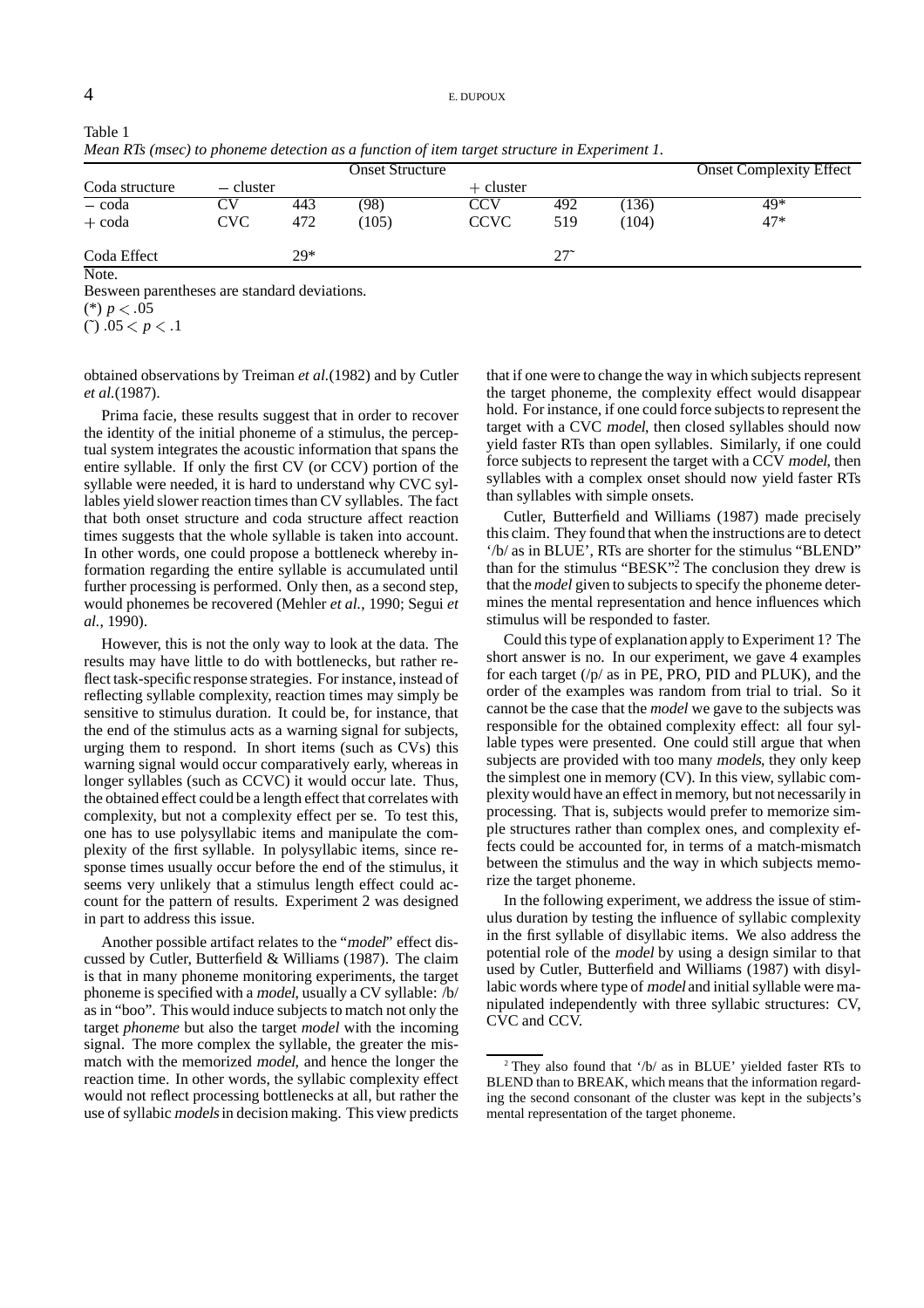ATTENTION AND PHONEME MONITORING 5

| меан K1s (тѕес) ід рнонете аенесноп as а јинсион ој иет штgеt structure ana model structure in Experiment 2. |     |      |              |                 |     |       |         |
|--------------------------------------------------------------------------------------------------------------|-----|------|--------------|-----------------|-----|-------|---------|
| Target structure                                                                                             |     |      |              | Model structure |     |       |         |
|                                                                                                              |     |      | $\rm ^{cyc}$ |                 | CCV |       | Mean RT |
| CV                                                                                                           | 341 | 112) | 378          | 104)            | 389 | (115) | 369     |
| <b>CVC</b>                                                                                                   | 373 | 122) | 390          | 126)            | 397 | (108) | 393     |
| <b>CCV</b>                                                                                                   | 420 | 103) | 414          | (103)           | 409 | (97)  | 414     |
| Mean RT                                                                                                      | 378 |      | 394          |                 | 398 |       |         |

Table 2 Mean PTs (msee) to phonome detection as a function of item target structure and model structure in Experiment 2

### Experiment 2

The aim of this experiment is to investigate a) whether syllabic complexity effects can also be observed in polysyllabic words, and b) whether complexity effects can be reduced to model effects. In this experiment, subjects had to detect initial phonemes in short lists of disyllabic words. The initial syllable of the target bearing item was either a CV, a CVC or a CCV. As in Cutler, Butterfield and Williams (1987), the target phoneme was specified with a monosyllabic example (the *model*), which was either a CV, a CVC or a CCV word. The structure of the model and the structure of the target bearing item were fully counterbalanced in the experimental lists.

The prediction of the *model* hypothesis is that RTs solely depend on the degree of match between the target and the model, so irrespective of the complexity of the target. For instance, with CCV models, one should find  $CCV < CV$ , and CCV<CVC. In case of a perfect match between target and model, there should not be any difference in reaction times between CV, CVC and CCV stimuli. In contrast, the prediction of the syllable hypothesis is that a complexity effect should obtain over and above a potential effect of match between target and model. For instance, even when target and model are perfectly matched, one should still find CV<CVC and  $CV < CCV$ .

# *Method*

#### *Materials*.

Experimental stimuli consisted of six triplets of French disyllabic words. Each triplet was composed of three words sharing the same initial phoneme, but differing in syllabic structure: CV, CVC or CCV (e.g.: *palace, palmier, plateau*, see the Appendix for a listing). The experimental items were placed in final position of a short sequence (from 1 to 6 items long). There were three experimental blocks, each containing the 18 experimental sequences plus 12 filler sequences. In each block, a particular experimental item was associated with a specific model. The model was a monosyllabic word corresponding to the initial syllable of a member of a triplet. For example, the experimental sequence bearing the item PALMIER was preceded in one block by: "/p/ as in the word /pal/", in another block, by "/p/ as in the word /pa/" and in the third block, by the instruction "/p/ as in the word /pla/". So in this example, there was an exact match between the model and the initial syllable of the experimental item in the first block, but not in the second or third blocks. For other experimental items, the matches or mismatches occured in

other blocks such that, globally, there was an equal number of matches and mismatches across the three blocks.

The three blocks were read by a native speaker of French. The pauses between the words in a sequence were 1500 ms long with and 10 seconds of silence between the sequences. Response timing and storage was similar to the previous experiment.

#### *Procedure*.

Each subject heard the three experimental blocks. Presentation order was counterbalanced across subjects. Hence, each subject heard, for example, the word "*palace*" three times, each time with a different model.

#### *Subjects*.

Thirty subjects, Psychology students at the University of Paris V, were tested.

#### *Results*

Table 2 shows the mean phoneme detection times (ms) as function of target and model structure. An analysis of variance taking subjects as a random factor revealed a highly significant effect of target structure  $(F(2, 58) = 16.5, p < 0.0005)$ , whereas an effect of type of model failed to reach significance  $(F(2, 58) = 3.05, p > 10)$ . The interaction between the two factors was not significant  $(F(4, 116) = 2.24, p > 10)$ . Post-hoc contrasts showed that CCV targets yielded slower responses than both CV and CVC ( $p<.002$ ), and that CVC targets yield slower responses than CV ( $p < .03$ ).

To study the role of the syllabic structure of the target bearing item when the effect of the model is neutralized, we compared the mean values corresponding to the three cases in which there was a strict match between the model and the item structure, i.e.: the three diagonal cells in Table 2. The observed difference was highly significant  $(F(2, 58))$  = 11.3,  $p < 0.0005$ ). The ranking of RTs as a function of item structure was the same as in Experiment 1, namely,  $CV <$  $CVC < CCV$ . Post-hoc contrasts showed that CV targets yielded faster response times than CVC and CCV ( $p$ <.003), but that CVC was not significantly faster than CCV.

Finally, we compared the matching and non-matching responses in order to assess the role of model-structure correspondence. The overall difference between matching and non-matching responses was significant  $(F(1, 29))$ 4 19  $p < 0.05$ ). This agrees with the model hypothesis presented in Cutler, Butterfield and Williams (1987). However the match-mismatch effect interacted with item structure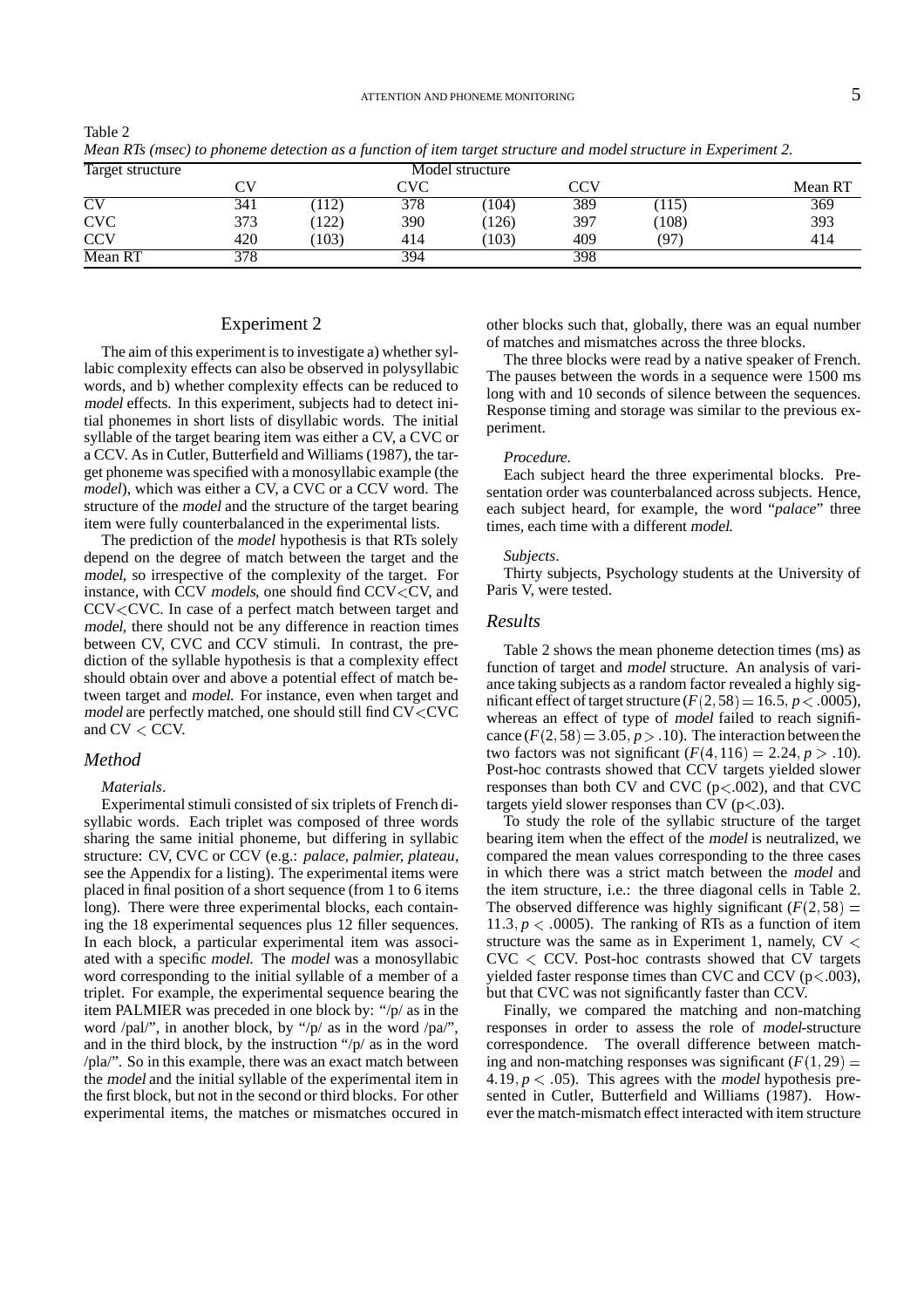Table 3

|  |  |                                                     | Mean RTs (msec) to phoneme detection for matching and |  |
|--|--|-----------------------------------------------------|-------------------------------------------------------|--|
|  |  | nonmatching target-model structure in Experiment 2. |                                                       |  |

|                 | <b>Target Structure</b> |      |     |  |
|-----------------|-------------------------|------|-----|--|
|                 | CV                      | CVC. | CCV |  |
| Matching        | 341                     | 390  | 409 |  |
| Nonmatching     | 384                     | 385  | 111 |  |
| Effect of match | 43*                     |      |     |  |

 $(F(2, 58) = 4.52, p < .02)$  such that this effect mainly applies to CV items  $(p<.001)$  but much less so to the other two types of syllabic structure (see Table 3).

### *Discussion*

The results observed in this experiment confirm the influence of syllable structure on phoneme monitoring times. Even in disyllabic items, an effect of syllabic complexity has been uncovered. Given that subjects responded before the end of the stimuli, this means that we can discard duration as the sole factor explaining syllabic complexity effects. Some other factor relating to the structure of the stimulus has to be considered.

Second, this structural effect is found overall when the number of matches and mismatches with the model is held constant across the target structures, and also when there is a total correspondence between the model and the initial syllable of the target bearing item. Contrary to the suggestion offered by Cutler Butterfield & Williams (1987), this result shows that the difference in RT introduced by the syllabic structure of the target bearing item cannot be attributed exclusively to the degree of correspondence between the model and the target item. Of course, we do not claim that models do not play a role. In fact, we found a small but significant effect of correspondence between the model and the target bearing item, although it is mostly present in items with a CV initial syllable.

Our results, then, are only in partial agreement with Cutler, Butterfield & Williams(1987). Like them, we found an effect of model, but unlike them, we found that it cannot account for the entire pattern of data. How could we account for the discrepant results between our experiment and that of Cutler *et al.*? One difference may be that in their study, the target was embedded in sentences, whereas we used lists of words. The different task demands and memory load of these two situations may be responsible for the greater impact of the model in the case of Cutler, Butterfield & Williams. Another reason may be the difference between English and French. Cutler *et al.*(1983, 1986, 1989) have suggested that the units used to perceive and process speech might vary from one language to another. In particular, they suggested that French subjects use a processing strategy based on syllables whereas English subjects do not. In this view, the impact of syllable structure in our first two experiments would be specific to French listeners.

In brief, the results obtained in the two preceding experiments indicate that, **at least for French**, the effect of syllabic complexity on phoneme monitoring time is robust and well- established. This effect cannot be reduced to the degree of correspondence between the model given to the subject and the structural organization of the stimulus item. Could it be, though, that the obtained complexity effects are representational in nature rather than due to processing? One thing to note is that in Experiment 2 there are a great many mismatches between the structure of the target and the model. That is, in only one case out of three, does the model match the actual syllabic structure of the target bearing item. If subjects come to notice this fact, they might choose to abandon the model they are given and revert to a default CV model, which is simpler, and which will not increase the average number of mismatches. Notice that the proportion of matches vs mismatches between model and target was the same in our study as it was in Cutler *et al.*'s study. So one cannot appeal to proportion of mismatches alone to account for the weak effect of model in French.

But there is one other reason to doubt that a model story, in and of itself, can account for the complexity effects. Even if complexity effects were due to a mismatch between a default CV representation and the stimulus, one would still be left with the following puzzle: detecting phonemes in disyllabic words starting with CV takes less time than in words starting with CVC (Experiment 2). This effect could easily be explained for monosyllables, where the end of the syllable is clearly marked by silence. But this is not so in disyllabic items, and both items (palace and palmier) start with the same sequence of three phonemes. For a model explanation to fly, one has to presuppose that the boundary of the first syllable is recovered from the signal prior to the matching procedure. Otherwise, both words would match a CV (or a CVC) mental model equally well. In that case, both words should yield the same reaction times. The fact then that the open/closed distinction has an impact on phoneme detection time even in disyllabic items means that the processing system provides a parsing into syllables to the post-perceptual mechanism responsible for the decision. But a syllabic parsing mechanism was precisely what the model-type explanation was trying to dispense with.

The upshot of this is that a model story cannot, on its own, account for the present set of data. One has to supplement the processing system with at least some notions about where syllable boundaries are likely to occur. However, the model hypothesis was just one of the two possible explanations for the existence of complexity effects. If we revert to a syllabic bottleneck hypothesis, everything works fine. This hypothesis states that, in order to detect an initial segment, the perceptual system first accumulates information that spans an entire syllable. One way to implement this hypothesis in a more concrete way would be to posit that the processing system categorizes speech inputs directly in terms of syllables, for instance by means of syllabic detectors. These detectors would gather information from the continuous acoustic input and generate a discrete code by selecting the best matching syllable with a mechanism that could be similar to that of lex-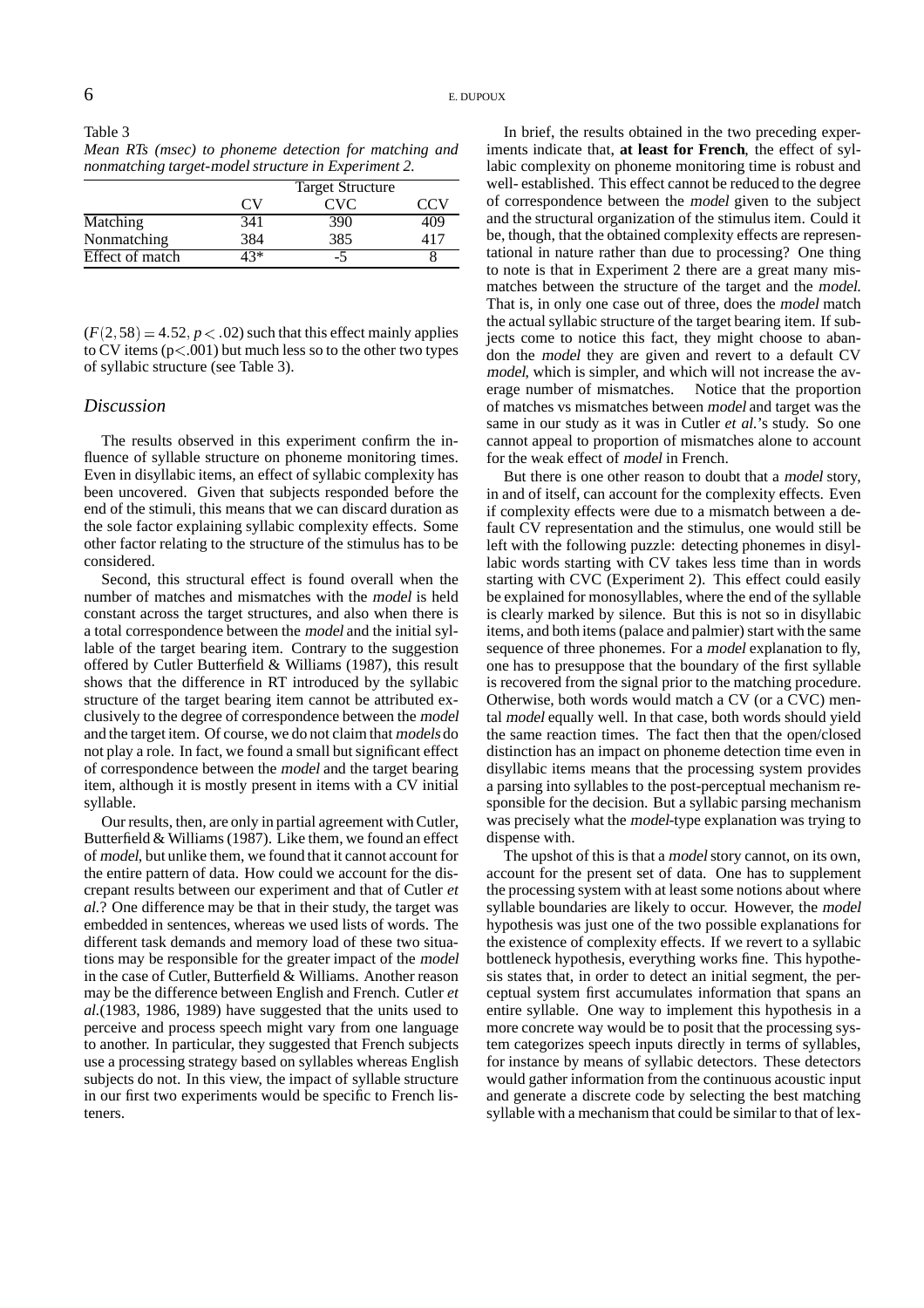700

Table 4

|                                          | Duration (in ms) of the items used in Experiment 1 as a func- |
|------------------------------------------|---------------------------------------------------------------|
|                                          | tion of syllable structure. The obtained initial phoneme de-  |
| tection times are listed for comparison. |                                                               |

|                | Duration of items | <b>Reaction times</b> |
|----------------|-------------------|-----------------------|
| CV <sub></sub> | 276               |                       |
| <b>CCV</b>     | 358               | 492                   |
| <b>CVC</b>     | 448               | 472                   |
| CCVC           | 540               | 519                   |

ical access. Since phonemes are recovered after the syllable has been identified one can imagine many ways in which the properties of the syllable as a whole (such as syllable complexity, or syllable duration) can influence the detection time of its constitutent segments.

The strongest possible version of this model would state that no information can be recovered and used by higher levels until a unique syllable has been identified. However, a simple inspection of the reaction times obtained in this study suggests that this cannot be so: For instance, in Experiment 1, RTs are around 500 ms, yet the duration of monosyllables in isolation varies between 300 ms and 500 ms (see Table 4). Given a conservative estimate of 100 ms for motor response time, this means that on some occasions, subjects make their decision BEFORE the end of the syllable. More importantly, it is possible that they could have made their decision before they had enough information regarding the nature of the final consonant (Warren & Marslen-Wilson, 1987; 1988). This fact in itself seems to contradict the strong claim made above. It also raises a paradox: if subjects are responding before the last consonant, why do we find an effect of the presence or absence of that consonant?

This paradox can be resolved in a simple way. Recall that in standard analyses of RTs, we just use averages; so it could very well be that only the slow RTs are sensitive to the open/closed rime whereas the fast RTs are not. To test this hypothesis, we performed a number of reanalyses of the preceding two experiments, by splitting subjects into different groups according to their average speed of response.

# The Role of Response Speed

# *A Reanalysis of Experiment 1*

Mean reaction times were computed for each subject. Subjects were then distributed over four groups of ten according to their speed. The mean reaction time of the four groups was, respectively, 346 ms, 433 ms, 546 ms, and 639 ms. An analysis of variance was run, and in addition to the within-subjects factors of Onset Complexity and Coda, we introduced a new between- subjects factor: *Speed* (with four levels).

In this analysis, all three main factors were significant  $(Onset \ Complexity : F(1, 36) = 38.53, p < .001; Coda :$ *F* (*I*, 36) = 38.53, *p* < .001; *Codd* : <br>*F*  $f(1, 36) = 14.38p < .001$ ; *Speed* : *F*(3, 36) = 121.30*p* < Speed f 001). There was a significant interaction between Speed and Coda  $(F(3, 36) = 4.42, p < 01)$ . No other interaction was

Open Closed Open Closed 300 *Figure 1*. Reaction time to open and closed syllables with a simple or complex onset as a function of response speed (reanalysis of Experiment 1)

significant. To better understand the nature of the Speed and Coda interaction, we evaluated the effect of the type of rime across each of the four groups. Going from fastest to slowest subjects, the advantage of open versus closed syllables was - 7 ms  $(F < 1)$ , 11 ms  $(F < 1)$ , 61 ms  $(F(1, 9) = 9.54, p < 02)$ and 73 ms  $(F(1, 9) = 13.83, p < .005)$  respectively. Thus, it is only significant for the 20 slowest subjects<sup>3</sup> Figure 1 shows the pattern of complexity effects in the 20 fastest versus the 20 slowest subjects.

It could be argued that the disappearance of a Coda effect for fast subjects is only due to the fact that there is a general shrinking of the latencies when fast subjects approach the physiological limit (floor effect). However, this hypothesis can be rejected given the fact that (i) Onset Complexity does not interact with speed, and (ii), this effect was significant for all groups of subjects. Going from faster to slowest subjects, the Onset Complexity effect was 33 ms  $(F(1, 9) = 8.31, p <$  $(02)$ , 50 ms  $(F(1, 9) = 8.71, p < .02)$ , 44 ms  $(F(1, 9) =$ 6.91,  $p < .03$ ) and 89 ms ( $F(1, 9) = 15.46$ ,  $p < .004$ ) respectively. There was an increase in the magnitude of the Onset Complexity effect, but the effect is significant in the four groups of subjects.



Simple Onset Complex Onse

<sup>&</sup>lt;sup>3</sup> This phenomenon obtains for the structures with or without initial cluster: for the syllables with initial cluster (CCV and CCVC), the Coda effect is  $7 \text{ ms } (F - 1)$  for the 20 fastest and 60 ms 1) for the 20 fastest and 60 ms  $(F\ 1\ 19\ 7\ 81p\ 02)$  for the 20 slow subjects. For the syllables with cluster (CV and CVC), one goes from a Coda effect of - 2 ms  $(F - 1)$  for the fast subjects to an effect of 74 ms  $(F \ 1 \ 19)$ 002) for the slow subjects. The interaction between the Speed factor (here with two levels) and Coda is significant in the case of syllables without initial cluster  $(F\ 1\ 38\ 10\ 19\ p\ 003)$ and only marginal in the other case  $(F\ 1\ 38\ 3\ 65\ 05\ p\ 1)$ .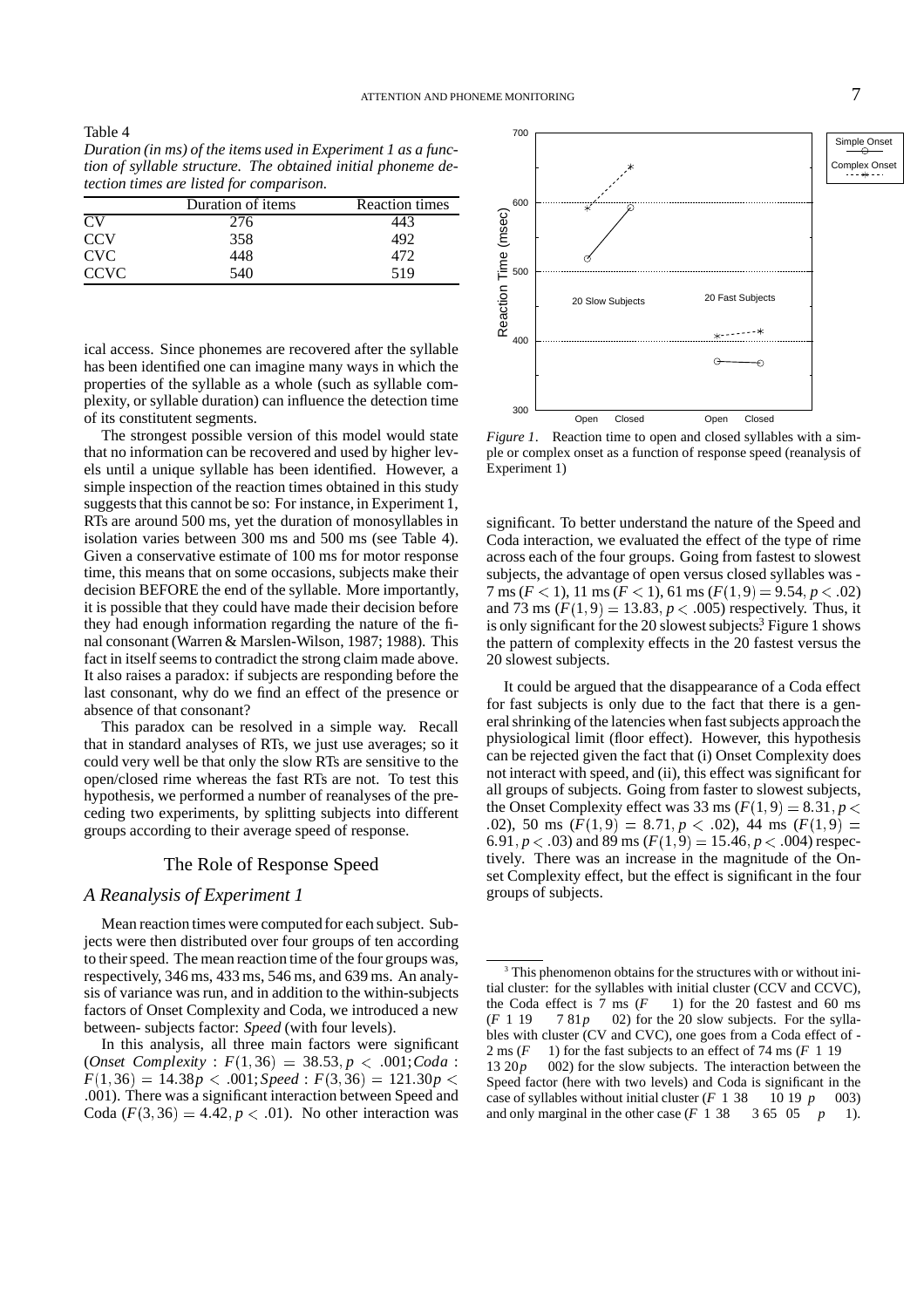# $8$  E. DUPOUX

# *Discussion*

The reanalysis reveals that the presence of an initial cluster does affect the performance of both fast and slow subjects. In contrast, the presence of a final consonant has a significant effect only for the slow subjects. This indicates that the two structural factors presented in Experiment 1 do not have the same status and do not contribute in the same fashion to syllabic complexity. Although the onset seems to be processed in a mandatory fashion, the coda in the rime is optionally taken into account. For fast subjects, it looks as if they were responding on the basis of '*truncated*' syllables, that is, only the onset plus nucleus part of the stimuli. Given their mean reaction times, this makes perfect sense. The 20 fastest subjects were responding with a mean latency of 390 ms, which corresponds to the duration of the longest open syllables but is 100 ms earlier than the end of the closed syllables. In other words, at the point when fast subjects made their decision to respond, the portion of signal distinguishing open and closed syllables might not yet even have been presented. It is not very surprising then that no effect of open versus closed was found for these subjects.

This result may sound relatively trivial, but it flies in the face of a model in which syllables function as a discrete stage (or bottleneck). In such a model, it should not be possible at all for subjects to respond before the end of a syllable. By definition, no information regarding the syllable's internal structure should be accessible until a unique syllable has been identified. Of course, one should realise that the stimuli were monosyllables spoken in isolation, and hence they had a much longer duration than they would have had in a more natural context. So it remains possible that fast subjects engage in an ad-hoc strategy for these unusually long stimuli, a strategy that would not be available if the syllables were shorter. This is why, before going into a discussion of the implication of this '*truncation*' phenomenon, we would like to know if it also obtains for the disyllabic items used in Experiment 2. Given that the first syllables of such items are much shorter than when they are produced as monosyllables (about twice as short), one should expect much less impact of speed differences in these cases. The following is a reanalysis of Experiment 2.

# *A Reanalysis of Experiment 2*

As will be recalled, Experiment 2 was designed in part to investigate the effect of the model given to subjects on phoneme detection time in three syllabic structures, CV,CVC and CCV. In the following, we will ignore the model aspect of this experiment by pooling together all the reaction times, irrespective of the nature of the model.

Subjects were again divided into groups of 10 according to their mean reaction times. This yielded three groups with mean reaction times of, respectively 277 ms, 405 ms and 488 ms respectively. An analysis of variance with a betweensubject speed factor plus a within- subject Complexity factor was conducted. The two main factors were significant  $(ComplexityF(2, 54) = 17.10, p < .001, SpeedF(2, 27) =$ 65.29,  $p < .001$ ). The interaction between the two factors

was not significant  $(F(4, 54) = 2.01, p = 1)$ ; however, if one restricts the analysis to the two extreme groups, the interaction between Complexity and Speed becomes significant  $(F(2, 36) = 4.59, p < 02).$ 

We computed a series of contrasts in the three groups. The contrast between CV and CCV was significant in the three groups (starting with the fastest: 61  $ms, F(1, 9) = 25.69, p < .001; 36 ms, F(1, 9) = 5.35, p < .001$  $4.05; 37$   $msF(1, 9) = 6.35, p < .04$ . However, the contrast between CV and CVC was not significant in the fastest subjects (6  $ms, F < 1$ ), nor in the medium subjects  $(13 \text{ ms}, F < 1)$ , but it was significant for the slowest subjects  $(32 \text{ ms}, F(1, 9) = 5, 86, p < 04).$ 

#### *Discussion*

Initial phoneme detection in disyllabic words is sensitive to the presence of an initial cluster. This effect is robust and is found consistently irrespective of the speed of response. In contrast, the presence or absence of a coda consonant only yields strong effects in the slowest subjects. Such a result obtains even with initial syllables of disyllabic items which are much shorter than monosyllabic items (around 200 ms). It is probable, then, that even the fastest subjects can prepare their response while the entire syllable is available. However, these subjects do not seem to use this information but persist in taking into account only about the first half of the syllable.<sup>4</sup>

However, proponents of a bottleneck account could still point out two shortcomings in the previous reanalyses.

First, our conclusions (about the absence of a syllabic bottleneck) were only reached in a post-hoc fashion. There was no experimental manipulation of subjects' speed, but just a post-hoc selection of some subjects. Hence we do not know whether response speed was the critical parameter, or whether the selected subjects would simply never show coda effects, even if their responses were slow. This is why we wanted to replicate the above findings by experimentally speeding up subjects selected at random.

A second point relates to the reasoning we used to assess that responses were triggered before a whole syllable had been processed. It was based on two arguments. The first argument relies on the comparison of mean response times with the physical duration of the stimuli (as in Table 4). When response times were shorter than the duration of the syllable, it was argued that subjects responded before having identified the syllable, hence disproving the syllabic bottleneck hypothesis. Although such considerations might have some heuristic value, a knock down argument is difficult to make. In fact, it might be that the *identification point* of some syllables occurs **before** stimulus offset, making it possible that syllables were identified before phoneme response were made. An argument solely based on stimulus durations is difficult to make in the absence of an independant way of measuring information flow at the various levels at hand. The second argument was based on the presence or absence of a coda effect on

<sup>&</sup>lt;sup>4</sup> It remains interesting to know precisely how much is taken into account: it is the first two segments, everything up to the nucleus? More research is needed to draw more precise conclusions.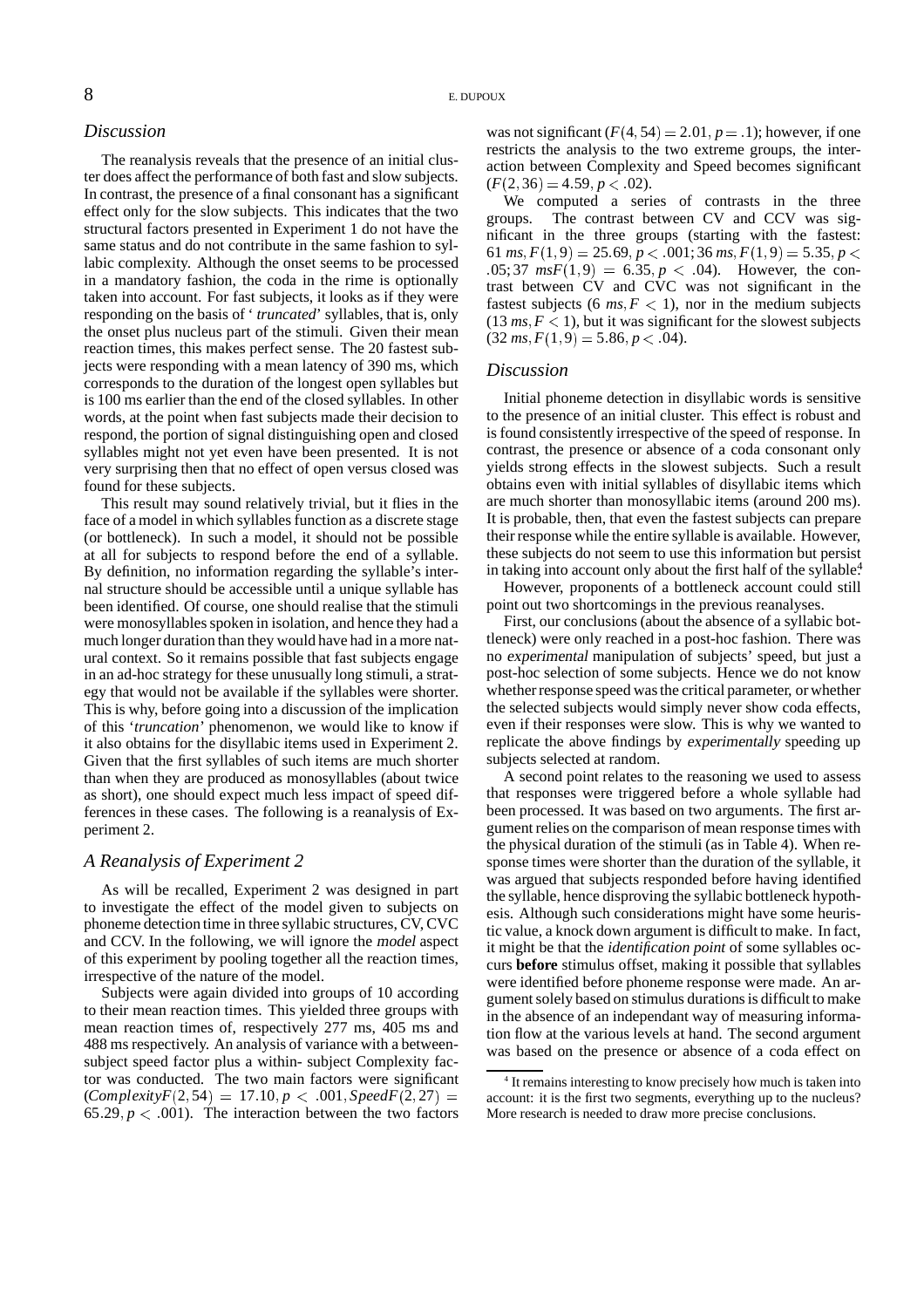

*Figure* 2. Reaction time to disyllabic items starting with CV, CVC, or CCV as a function of response speed (reanalysis of Experiment 2)

phoneme detection times. When a coda effect was observed, the inference was that the whole syllable had been taken into account. Conversely, when no coda effect emerged, we concluded that only the initial part of the syllable had been processed. However, this latter inference might not hold. It might be that fast reponses are typical of a response strategy whereby no coda effect obtains at all, even though the reponse might be based on the entire syllable (e.g. fast responders can better focus their attention at the onset of syllabic structures and ignore the structure of the rime). To address these potential shortcomings, we need to use another way to assess how much of the stimulus has been processed by the time a response is given.

This is why we ran an additionnal experiment where we asked subjects to detect phonemes as fast as they could. In order to test whether or not the entire syllable has been processed when the response is being made, we measured whether the lexical status of the syllable would matter.

### Experiment 3

The aim of this experiment is to investigate the reliability of the interaction between speed of response and complexity effects, namely, the fact that the processing system can extract individual phonemes before an entire syllable has been analysed. In the following, we exploit the fact that in monosyllabic items, phoneme detection times tend to be influenced by lexical variables. For instance, frequent items show faster RTs than infrequent ones (Dupoux & Mehler, 1990; Eimas, Marcovitz Hornstein & Payton, 1990). Monosyllabic words yield faster RTs than otherwise similar non-words (Rubin, Turvey, & Van Gelder, 1976; Cutler *et al.*, 1987; Eimas *et al.*, 1990). The prediction is, therefore, quite straightforward. If in the case of fast responses, CVC syllables go through a stage where only the CV portion is available, then this CV portion should not be sufficient to complete lexical access (provided that the identification point comes after the vowel). Hence, when subjects are asked to respond very fast, no lexical effects should be found with CVC items, whereas those effects should still be found with open syllables. This would be similar to the disappearance of lexical effects on phoneme identification with fast reponses (Fox, 1984; Miller & Dexter 1988).

To test this, we took the materials used in Experiment 1 of Cutler *et al.*(1987). In this experiment, three structures were tested and crossed with the lexical status of the item: CV, CVC and CCV. In the original experiment, the authors found a lexicality effect for the three structures. In this replication, instructions to subjects stressed that they should try to respond as fast as they could, if possible before the end of the items. The prediction was that, if subjects can ignore the final part of the stimuli provided that the response is fast enough, there should be a lexical effect for CV and CCV, but not for CVC. Moreover, there should be an onset complexity effect but not a coda effect.

# *Method*

#### *Materials and procedure*.

The same materials as in Cutler *et al.*(1987) Experiment 1 were used. They consisted of 25 pairs of matched words and non-words. Five pairs had CV structure (mean frequency 27200 per million), 10 pairs were CVC (mean freq. 1830) and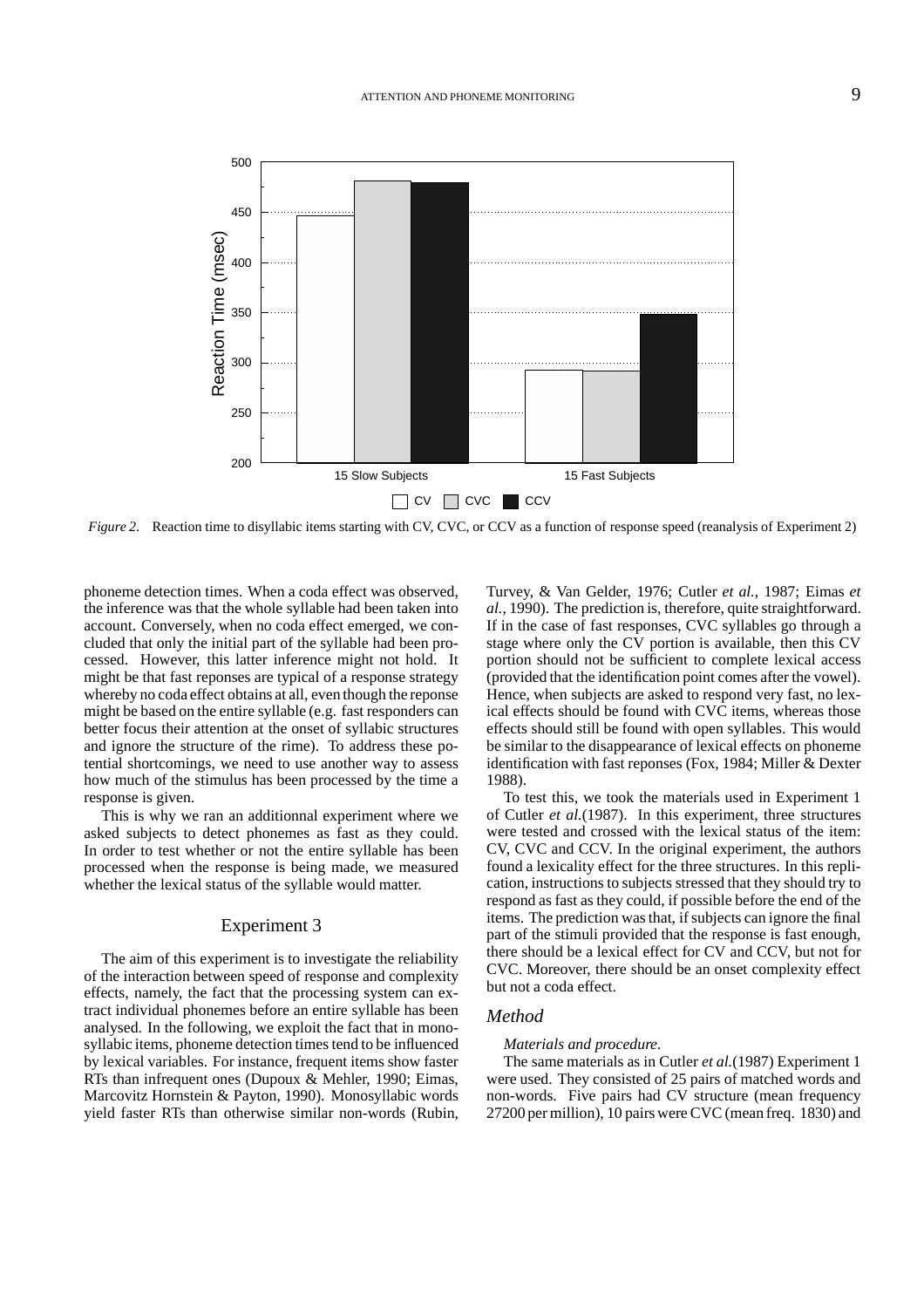10 pairs were CCV (mean freq. 1940). In the CV and CCV pairs, the non-words had the same segments as the words, except for the first phoneme (e.g: /pi/-/ ti/, / gla/-/ kla/). In the CVC pairs, it was the final consonant that carried the change (e.g. /  $dat$ -/ $dat$ ). For the CCV items, the first consonants used in the words and non-words were globally counterbalanced so that a potential lexical effect could not be attributed to low-level factors (that is, matched to the word-nonword pair /gl $a$ /-/kl $a$ /, there was the pair /krø/-/grø/). For CV items, this counterbalancing was only done in terms of manner of articulation of the first consonant. There were 324 additionnal filler items(60% words, 40% non-words, 75% disyllabic, and 25% monosyllabic).

The 374 items were distributed into 100 sequences ranging in length from 1 to 6 items. A specific target phoneme was associated to each of these sequences. Ten sequences, each 6 itemsin length, did not contain an occurrence of the specified target. Forty sequences had targets occurring infirst, second, or sixth position. The remaining 50 sequences each had one of the 50 experimental items occurring in third, fourth, or fifth position. Each word was matched with its paired non-word on position in the list. Each list ended with a short beep. The lists were put into two separate blocks of 50, that would be presented either in the AB or in the BA order. To keep the present experiment as similar as possible to the original Cutler *et al.*'s experiment, the target phonemes were presented visually. Before each list, the target phoneme was presented on a computer screen with three 'models' (town names) of a different syllabic structure (e.g. "/p/ as in Paris, Prague, Perpignan"). The materials were split into two main blocs and the order in which they were run was counterbalanced across subjects. The auditory materials were digitized from the original tapes that were used in Cutler *et al.*(1987) Experiment 1. Each of the short lists was digitally cut into a separate file, and reassembled in the same order as in the original experiment. The words were presented at the approximate rate of one word every 1 second and a half, and a pause of 3 seconds was inserted at the end of each list.

*Subjects*. Thirty students from the Faculty of Psychology, University of Paris V were tested . They were assigned to one either the AB or the BA group. The Subjects' task was to press a button as fast as they could as soon as they heard the previously specified phoneme atthe onset of an item. Instructions strongly emphasized the necessity of fast responding.

#### *Results*

Reaction times above 1000 ms and under 100 ms were removed. This was less than 1% of the data. Globally, the error rate was 2.58%. Mean reaction time was 365 ms, which was about 100 ms faster than RTs obtained by Cutler *et al.*(1987) with the same materials. Reaction times for the two groups of subjects (AB and BA) did not differ significantly and did not interact with the other factors; hence in the following we only considered a single homogeneous group of subjects. The mean reaction times for each condition are shown in Table 5.

Two analyses of variance were conducted, one with subjects and another with items as random variables. The

#### Table 5

*Phoneme detection times for CV, CVC and CCV words and non-words (experiment 3).*

| Syllabic structure | Non-word | Word     | <b>Lexical Effect</b> |
|--------------------|----------|----------|-----------------------|
| $\Gamma$ V         | 370 (64) | 332 (49) | 38                    |
| CVC.               | 341 (68) | 333 (65) |                       |
| <b>CCV</b>         | 387 (71) | 367(60)  | 20                    |

factor of lexical status yielded a significant effect in both analyses: words gave rise to faster RTs than non-words  $(19 \text{ ms}; F_1(1, 29) = 14.57p < 0.01; F_2(1, 22) = 4.71, p <$  $0.05; min \ F(1, 36) = 3.56, p = .07$ . The syllable structure factor only had a significant effect in the subjects analysis only  $(F_1(2, 58) = 18.31, p < .001; F_2(2, 22) = 3.22, p = .06$ . The interaction between these two factors was nearly significant in the subject analysis  $(F_1(2, 58) = 3.08, p = .053; F_2 <$ 1). Such a trend suggests that the lexical status effect has a differential impact according to the syllabic structure of the target bearing item.

To test the hypothesis that lexical effects are not homogeneous across syllabic structure, we analyzed it separately for CV, CVC and CCV items. It turned out that the effect of lexical status was significant in the subject analysis for CV items  $(38 \text{ ms}; F_1(1, 29) = 10.99, p < .0025; F_2(1, 4) =$ 1 95*ns*) and for CCV items  $(20 \text{ ms}; F_1(1, 29) = 4.98, p <$  $(0.03; F_2(1, 9) = 1.98$ *ns*). However, no significant effect of lexical status was found in CVC items  $(8 \text{ ms}; F_1(1, 29))$  = 1.2,  $ns; F_2$  < 1). When all the items with an open rime (CV & CCV) were pooled, the effect of lexical status was significant by subjects, and almost reached significance in the analysis by items  $(26 \text{ ms}; F_1(1, 29) = 15.1, p < .001; F_2(1, 13) =$  $4\,48, p = 054$ .

The above analysis suggests that open and closed items behave differently with respect to lexical effects: closed items do not show a lexical effect whereas open items do. This ought to generate an interaction between lexical status and the Coda factor (i.e. whether the syllable was open or closed). Indeed, we found a significant interaction in the subject analysis  $(F_1(1, 29) = 6.06, p < .02)$ . However, since the item analysis did not reach significance, one has to be cautious in trying to generalize the above interactions to other materials.

Finally, we ran individual comparisons of the RTs to the different structures. CV items yielded faster RTs than CCVs  $(26 \text{ ms}; F_1(1, 29) = 13.32, p < .001; F_2(1, 13) = 1.8, ns),$ CVCs yielded faster RTs than CCVs  $(40 \text{ ms}; F_1(1, 29) =$  $46.87, p < .001; F_2(1, 18) = 6.39, p < .05; minF(1, 23) =$ 5  $62, p < 03$ ). In contrast, the difference between CV and CVC items was small and only marginally significant  $(-14 \text{ ms}; F_1(1, 29) = 4.10, 1 < p < 0.05; F_2 < 1, ns)$ . One should note that the latter trend was that CVC were faster than CV, a pattern opposite of the classical complexity effect found by Cutler *et al.*(1987) using the same materials. Finally, items with a simple onset yielded significantly faster RTs than items with a complex onset  $(F_1(1, 29) = 37.63, p <$  $\cdot 0.001; F_2(1,22) = 5.04, p < .04; minF(1,28) = 4.44, p$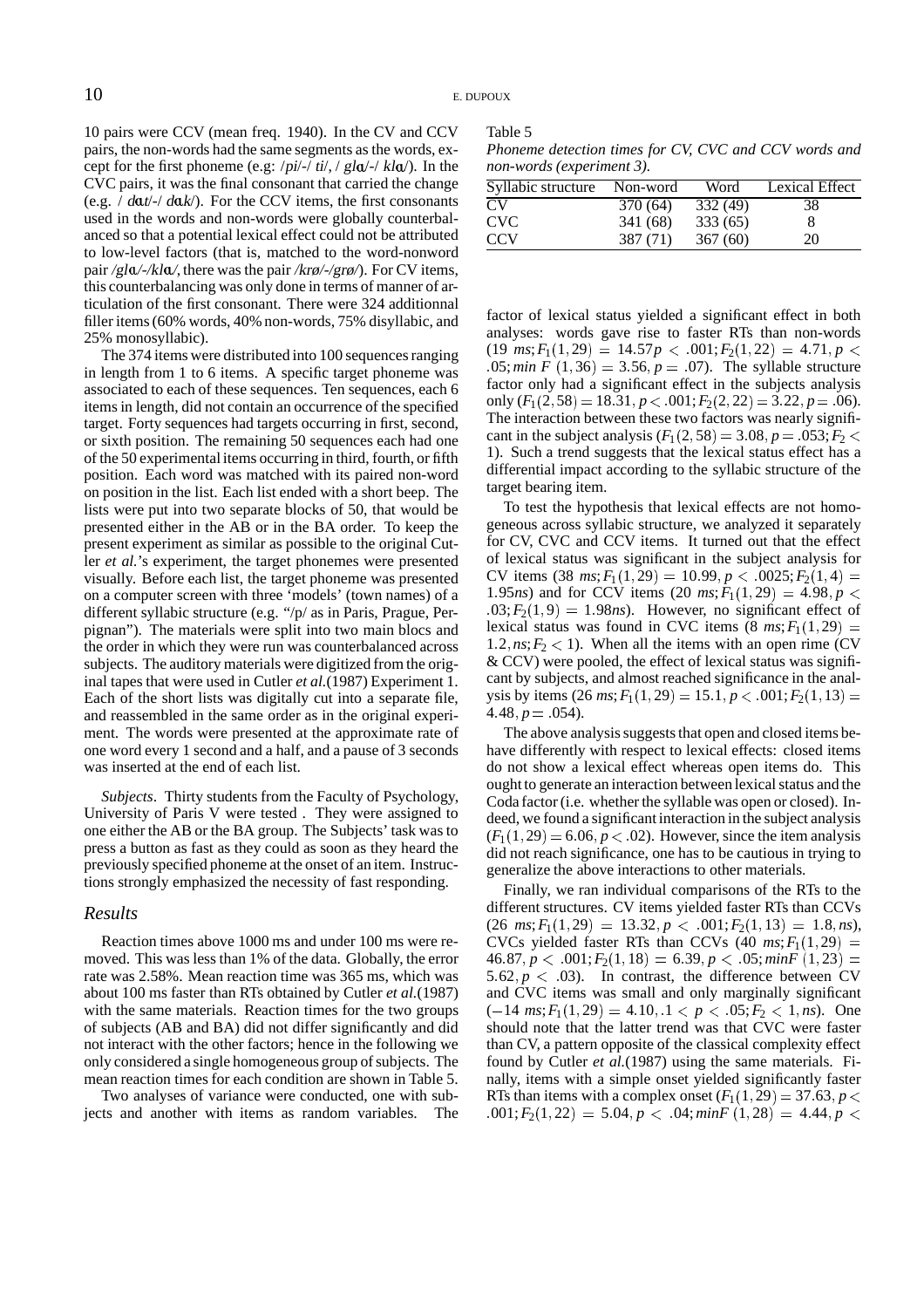

*Figure 3*. Reaction time to CV, CVC and CCV words and nonwords. The left panel shows the results obtained in Cutler *et al.*(1987), the right panel shows our replication (Experiment 3).

### 05).

### *Discussion*

In this experiment, we observed the following three results (see Figure 3):

First, the RTs we found were 100 ms faster than the RTs found in the original experiment by Cutler *et al.*(1987), even though the stimuli were physically identical. The only difference between our Experiment 3 and their Experiment 1 is that we put very strong emphasis on response speed<sup>5</sup>. We then showed that it is possible to obtain very short RTs (as short as the ones typically obtained in syllable detection experiments), while preserving a significant lexical status effect.

Second, a complexity effect was observed. However, this was mainly due to CCV items producing longer RTs than CV or CVC. Such a robust effect of initial cluster is consistent with our Experiments 1 and 2. The presence or absence of a coda consonant, however, did not have the effect that was found in the original study (Cutler *et al.*, 1987). CVC items thus yield faster reaction times than they should. Again, it is as if CVC targets were processed like CVs.

Third, the effect of lexical status was only significant for the open syllables CV and CCV. CVC items did not show any trace of a lexical effect, which gave rise to a significant interaction between presence/absence of a coda and lexical status. Such a result differs from the original Cutler *et al.* study, where a lexical status effect was found for the three structures (CV: 29 ms, CVC: 42 ms, CCV: 40 ms).

How can we account for these divergent data patterns? Here is our hypothesis: in the present experiment, subjects were told to respond extremely fast. Their average RT being around 355 ms, they could only base their decision on roughly the first 255 ms of the signal. This period mostly comprises the onset and the nucleus of the syllable. In these truncated syllables, there is still a structural difference between CV and CCV syllables. Moreover, the information about the onset and the nucleus is sufficient to initiate lexical access. So CV and CCV words will have a processing advantage over CV and CCV non-words. In contrast, in the case of a truncated CVC, the initial part (CV) was identical for a word and its matched non-word. In that case, even if the truncated part attempted to trigger lexical access, that attempt would have yielded the same result for words and non-words. Hence there was no effect of lexical status for these items.

These results are compatible with our previous reanalyses of Experiments 1 and 2. They give converging evidence showing that by speeding up responses, one can induce subjects to respond on the basis of fragmentary acoustic information belonging to the initial part of the syllable.

### General discussion

Initial phoneme detection time depends on the complexity of the syllable in which it appears. In Experiments 1 and 2, we showed that both the complexity of the onset and the presence of a coda contribute to syllabic complexity and affect phoneme detection latencies. This was borne out by the following ranking of reaction times:  $CV < CVC < CCV <$ CCVC. In Experiment 2, we argued that this complexity effect is also found for the first syllable of polysyllabic items, which suggests that it cannot solely be due to differences in stimulus duration. Also, we found that the complexity effect cannot be solely explained with reference to the representation used by subjects to hold the phoneme target in memory (the model), but that at least part of the complexity effect has to be due to some early process. The interpretation that was proposed is that perceptual processes underlying the extraction of individual segments have to rely on information distributed over a comparatively large chunk of the signal, possibly over an entire syllable. Viewed in this way, the complexity effect would be very similar to other findings suggesting that the quality and length of the  $V$  in a  $CV$  stimulus are used to recover the identity of the C (Diehl *et al.*, 1987; Miller, 1981). What our results add to this picture is that the processing system needs to take into account information on adjacent segments **which belong to the same syllable**. This is illustrated in Experiment 2, where, for instance both *balance* and *balcon* start with the same three segments /bɑl/. Yet, the /l/ in *balcon* belongs to the first syllable whereas the /l/ in *balance* belongs to the second syllable. This difference in structure is reflected in the data by the fact that *ba.lance* gave rise to faster RTs than *bal.con*. The bottomline is that to account for these data, one might have to posit that the syllable structure is recovered at a comparatively early stage in perception.

However, subsequent reanalyses of Experiments 1 and 2, plus the results of Experiment 3, indicate that such an interpretation hasto be further elaborated. In the reanalyses of Experiments 1 and 2 we found that whereas the effect of onset seems to be very robust and is found uniformly across all subjects, the effect of codas only shows up in slow subjects. This latter finding is consistent with studies showing that with the

<sup>&</sup>lt;sup>5</sup> Also, due to the computerized presentation of the target phonemes, the experiment was 20 minutes shorter than the original one.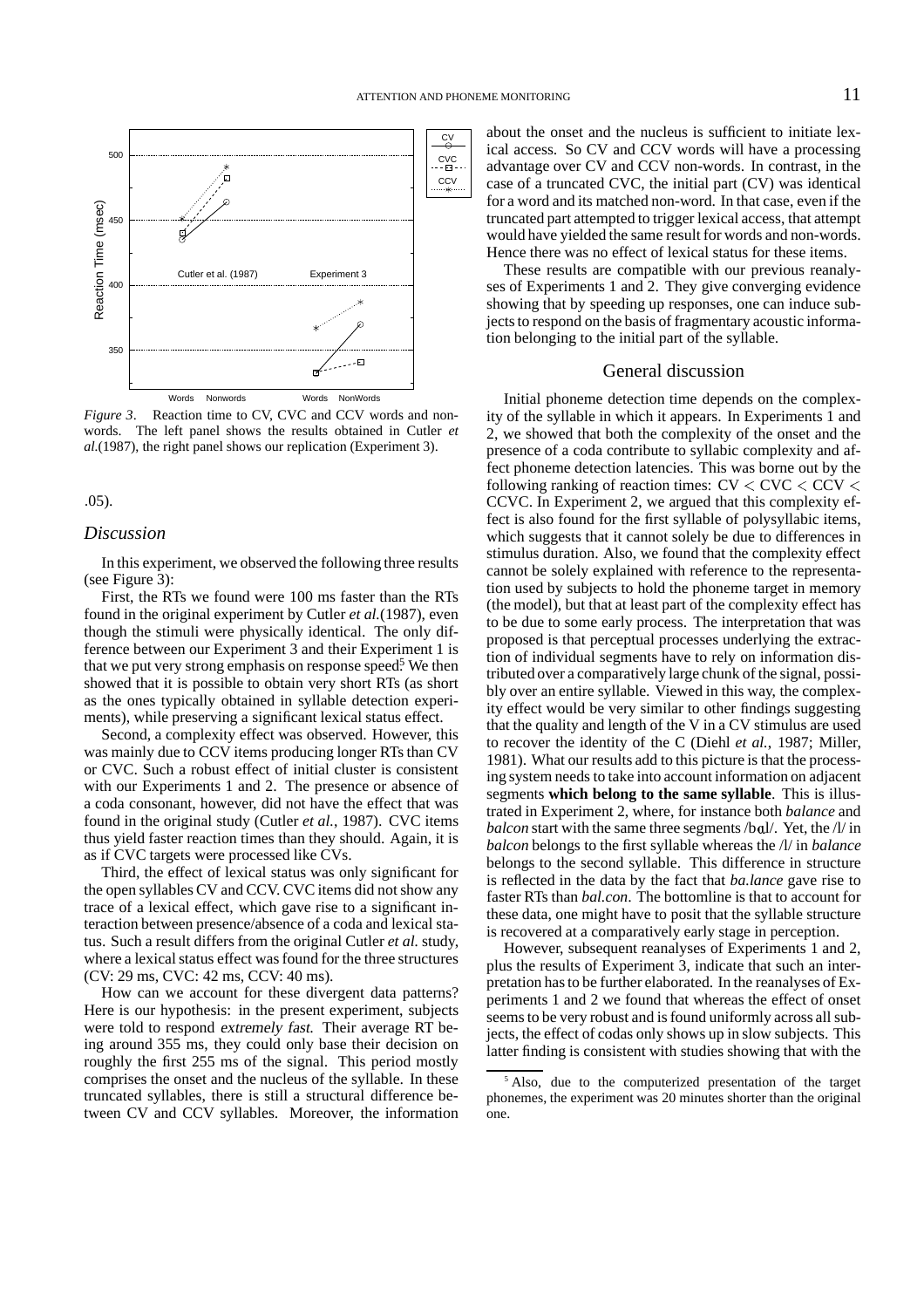fragment detection technique (Mehler *et al.*, 1981), syllabic effects disappear when subjects' responses are very fast (Sebastian *et al.*, 1992). This suggests that syllables are not processing bottlenecks and that subjects can respond before having identified the full syllable.

In further support of this, we can quote a study by Miller & Dexter (1988) who found that response times interacted with the effect of vowel duration on initial consonant phonetic boundaries. When subjects make non-speeded classification responses, vowel duration reliably shifts the phonetic boundary in CV stimuli as in the original study of Miller & Liberman (1979). However, when subjects respond in a speeded fashion, the vowel duration effect disappears; moreover, the phonetic boundary seems to correspond to that of the shorter vowel duration, as if the perceptual system were delivering a percept based on the vowel duration known at the time the subject decides to respond. A similar phenomenon might be present in the study of Gordon *et al.*(1993) who found that the cues that influenced the classification of a consonant continuum changed when a secondary distractor task was added. Although the authors accounted for their data in terms of attentional influence on phonetic perception, it is very likely that the secondary task had a major effect on response time (since a lot of emphasis was put on accuracy as opposed to speed). Interestingly, it is with such slowed down responses that subjects showed the greater influence of later occurring cues (such as formant transitions for consonants and vowel duration for vowels) as opposed to earlier occurring cues (burst and formant composition, respectively). It remains to be seen whether such effects are really due to speed differences rather than, as the authors claim, to attentional differences. In brief, our results are compatible with a growing body of evidence suggesting that even though phonetic cues are integrated over a large chunk of signal, there is no processing bottleneck. The current evaluation of a segment's identity is available and usable at any given point. In other words, the world really could be what it looks like from the viewpoint of the gating paradigm. Yet this intepretation is not as straightfordward as it may seem. In the following, we discuss three possible interpretations of these results in terms of the information flow over large-sized units.

The first interpretation would question the generality of the response speed effects. It could be that such an effect is an artifact of the very slow rate of presentation of the isolated stimuli used in psycholinguistic experiments. Suppose that one artificially expands a stimulus in order to make it, say, 10 seconds long. No one would expect subjects to wait for the end of such a stimulus before responding. So it could be that in fact there are processing bottlenecks in running speech, but that listening to isolated lists of words recorded in a soundproof room enables subjects to by-pass the syllabic level altogether and to rely on acoustic cues to perform the task at hand. The way to test this would be to examine the effect of syllabic complexity with connected speech spoken at a natural rate. Under the above "ecological" hypothesis, subjects should always respond on the basis of entire syllables, that is, "truncated" responses, if any, should yield chance performance. If, on the other hand, "truncation" is a general phenomenon in speech perception, we should expect the same interaction between syllable complexity and response speed that we documented in Experiments 1,  $2 \& 3$ , even with fast and heavily coarticulated speech.

The second interpretation holds that the interaction of response speed on syllabic effects is a general phenomenon that reveals important aspects of normal speech perception. The prediction here, is that, even with noisy input and running speech, one could still find conditions where subjects could respond before a full syllable has been extracted. If this is so, one would then have to say that even though syllables do constitute a processing level in speech comprehension, they do**not** constitute a processing bottleneck. The idea would be that, for instance, syllabic candidates are continuously evaluated as time passes and information accumulates. Such an evaluation will eventually stabilize once the entire syllable has been presented. An illustration of such an idea can be given in cascade processing models such as McClelland & Elman, (1986) TRACE model (although only the bottom-up parts of the model is relevant to our discussion). One could propose a level of syllabic units somewhere between the phonetic level and the lexical level, but because of the dynamics of the network, the information flow would still be gradual and incremental. Of course, we have not demonstrated that the information flow is completely continuous. In fact, we have found that even for very fast responses there is still an effect of onset complexity. So it could be that there is a processing bottleneck, only one spanning over smaller units. In order to illustrate how such a revised proposal could be implemented, one can imagine that acoustic/phonetic encoding proceeds with a unit the size of half syllables (that is the transitions from initial consonant(s) to nucleus or vice versa; see Fujimura, 1976; Samuel, 1989 for a similar proposal). All segments inside such units would be hypothetically perceived in an 'integral' fashion. Each of these half syllables, activated in sequence, would be used to construct a structured phonological representation on the basis of which phoneme or fragment detection tasks are performed (Dupoux & Mehler, 1992). So when subjects respond very rapidly, only half a syllable is processed, and responses are sensitive to the acoustic/phonetic encoding within this unit. When subjects respond slowly, a complete syllabic structure has been processed, which results in syllable-wide complexity or frequency effects. Further research should help us untangle these issues.

Between these two extremes, we have a third intermediate possibility. It may be that the information flow is cascadic in some part of the system, but discontinuous in others. In particular, one could say that information is allowed to cascade up to the decision system that allows subjects to perform detection tasks. However, the same information would be blocked, say, for the purpose of lexical access. Indeed, our theoretical argument about the interest of having a large-sized bottleneck for the purpose of word recognition still holds. In other words, what is wrong with 'truncation' is not that the stimuli are unnatural, but that the task is unnatural. One way to test this is to look for an effect of the lexical status of the truncated part of a CVC item. So, for instance, both /pit/ and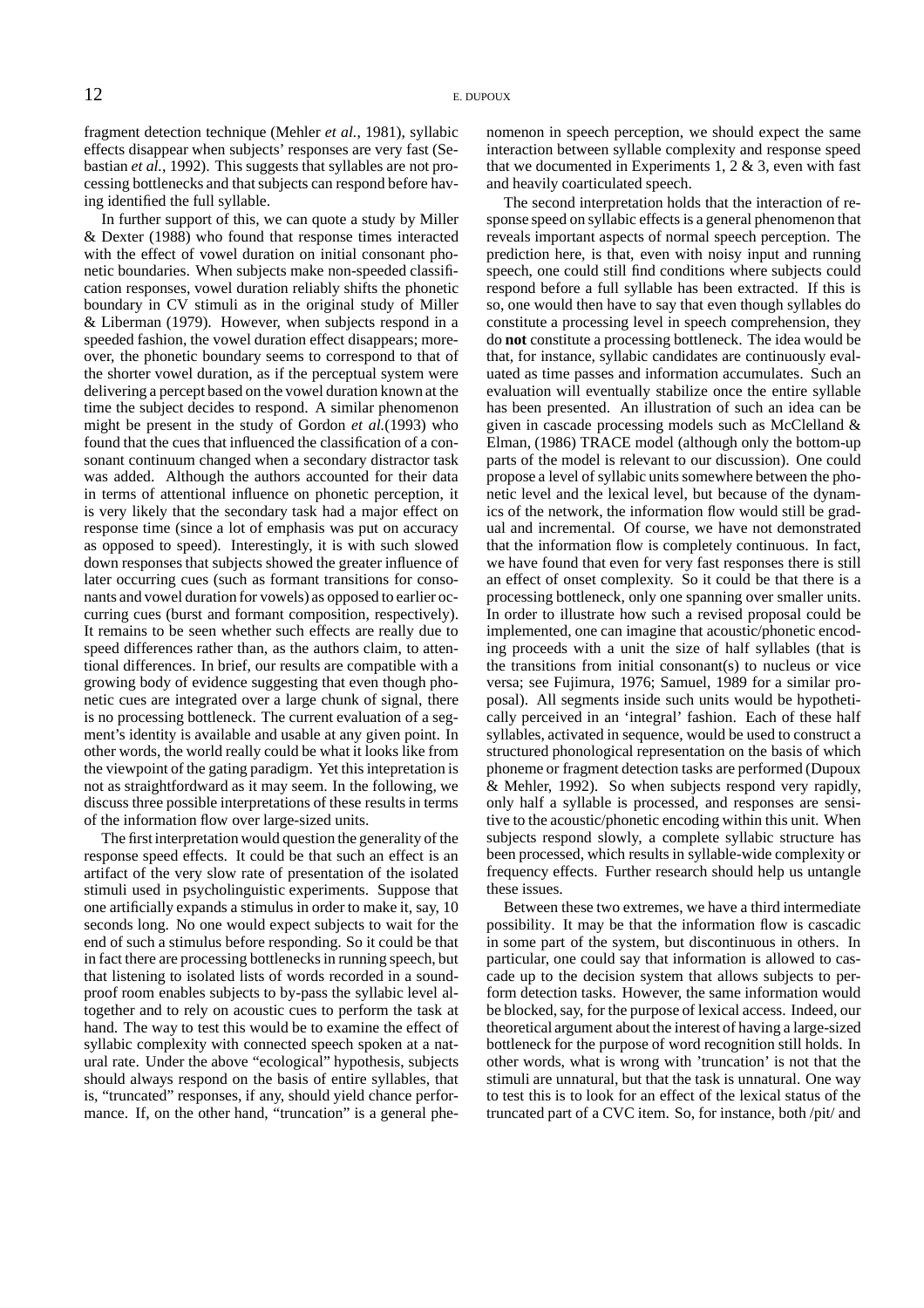/p $E$ t/ are words, but /pi/ is a word whereas /p $E$ / is not. The prediction of a complete cascade model is that there should be an RT difference between these two stimuli, but only for fast responses (see Christophe (1993) for some indication that such cascade effects do not occur).

In brief, the phoneme detection technique has proved to be sensitive to large sized units such as syllables. Moreover, the effect of syllabic structure provides an interesting puzzle. On the one hand, certain aspects of the data suggest that syllables have a perceptual locus, and can help to integrate many psychoacoustical findings showing context dependence in phonetic perception. On the other hand, although syllable effects are robust, they are not mandatory in the sense that subjects can respond on the basis of syllable fragments, provided that the response is fast enough. We have outlined three ways in which such a time course of structural effects could be accounted for. All of these alternatives need considerable refinement and empirical support, but it should be noted that all of them require taking into account syllable-like units in some way. Models that only incorporate a segmental representation have to be supplemented with larger units like syllables. What remains unclear is the level at which these units play a role (e.g. stimulus encoding versus representation in memory or both), and how they relate to the unfolding of speech information through time. We hope to have demonstrated that phoneme monitoring techniques are useful to formulate hypotheses about such questions and can help to uncover the architecture of prelexical processing.

### References

Bailey, P.J., & Summerfield, Q. (1980). Information in speech: Observations on the perception of /s/-stop clusters. *Journal of Experimental Psychology: HumanPerception and Performance*, **6**, 536-563.

Christophe, A. (1993). *Role ˆ de la prosodie dans la segmentation en mots*. Unpublished Doctoral Dissertation, EHESS, Paris.

Cutler, A., Butterfield, S., & Williams, J.N. (1987). The perceptual integrity of syllabic onsets. *Journal of Memory and Language*, **26**, 406-418.

Cutler, A., Mehler, J., Norris, D., & Segui, J. (1983). A language specific comprehension strategy. *Nature*, **304**, 159- 160.

Cutler, A., Mehler, J., Norris, D., & Segui, J. (1986). The syllable's differing role in the segmentation of French and English. *Journal of Memory and Language*, **25**, 385-400.

Cutler, A., Mehler, J., Norris, D., & Segui, J. (1987). Phoneme identification and the lexicon. *Cognitive Psychology*, **19**, 141-177.

Cutler, A., Mehler, J., Norris, D., & Segui, J. (1989). Limits on bilinguism. *Nature*, **320**, 229-230.

Diehl, R.L., Kluender, K.R., Foss, D.J., Parker, E.M., & Gernsbacher, M.A. (1987). Vowels as islands of reliability. *Journal of Memory and Language*, **26**, 564-573.

Dupoux, E., & Mehler, J. (1990). Monitoring the lexicon with normal and compressed speech: Frequency effects and the prelexical code. *Journal of Memory and Language*, **29**, 316-335.

Dupoux, E. & Mehler, J. (1992). Unifying awareness and on line studies of speech: a tentative framework. In J. Alegria, D. Holender, J. Morais, & M. Radeau (Eds.) *Analytic approaches to human cognition*. pp 59-76. Elsevier, The Netherlands.

Dupoux, E. (1993). Prelexical processing: the syllabic hypothesis revisited. G. Altmann & R. Shillcock (Eds.) *Cognitive Models of Speech Processing.*. pp 81-114. Erlbaum,  $I K$ 

Eimas, P.D., & Corbit, J.D. (1973). Selective adaptation of linguistic feature detectors, *Cognitive Psychology*, **4**, 99– 109.

Eimas, P.D., Marcovitz Hornstein, S.B. & Payton, P. (1990). Attention and the role of Dual Codes in Phoneme Monitoring. *Journal of Memory andLanguage*, **29**, 160-180.

Foss, D.J., & Gernsbacher, M.A. (1983). Cracking the dual code: Toward a unitary model of phoneme identification. *Journal of VerbalLearning & Verbal Behavior*, **22**, 609- 632.

Fowler, C.A. (1984). Segmentation of coarticulated speech in perception. *Perception & Psychophysics*, **36**, 359- 368.

Fox R.A. (1984). Effects of lexical status on phonetic categorisation, *Journal of Experimental Psychology: Human Perception and Performance*, **10**, 526-540.

Fujimura, O. (1976). Syllables as concatenated demisyllables and affixes. *Journal of the Acoustical Society of America*, **55**.

Gordon, P.C., Eberhardt, J.L., Rueckl, J.G. (1993). Attentional modulation of the phonetic significance of acoustic cues, **25**, 1-42.

Klatt, D. H. (1980). Speech perception: A model of acoustic- phonetic analysis and lexical access, In R. A. Cole (Ed), *Perception and production of fluent speech*, Erlbaum: Hillsdale, N.J..

Marslen-Wilson, W.D. (1984). Functions and process in spoken word recognition. In H. Bouma, D.G. Bouwhuis (Eds.), *Attention & Performance X: Control oflanguage process*, Hillsdale, N.J.: Erlbaum.

McClelland, J.L., & Elman, J.L. (1986). The TRACE model of Speech Perception. *Cognitive Psychology*, **18**, 1- 86.

Mehler, J. (1981). The role of syllables in speech processing: Infant & adult data. *Philosophical Transactions of the Royal Society*, **B 295**, 333-352.

Mehler, J., Dommergues, J.Y, Frauenfelder, U. & Segui, J. (1981). The syllable's role in speech segmentation, *Journal of Verbal Learning and Verbal Behavior*, **20**, 298-305 .

Miller, J.L., & Dexter, E.R. (1988). Effects of speaking rate and lexical status on phonetic perception. *Journal of Experimental Psychology: Human Perception and Performance*, **14**, 369-378.

Miller, J.L., & Liberman, A.M. (1979). Some effects of later-occurring information on the perception of stop consonants and semivowels. *Perception & Psychophysics*, **25**, 457- 465.